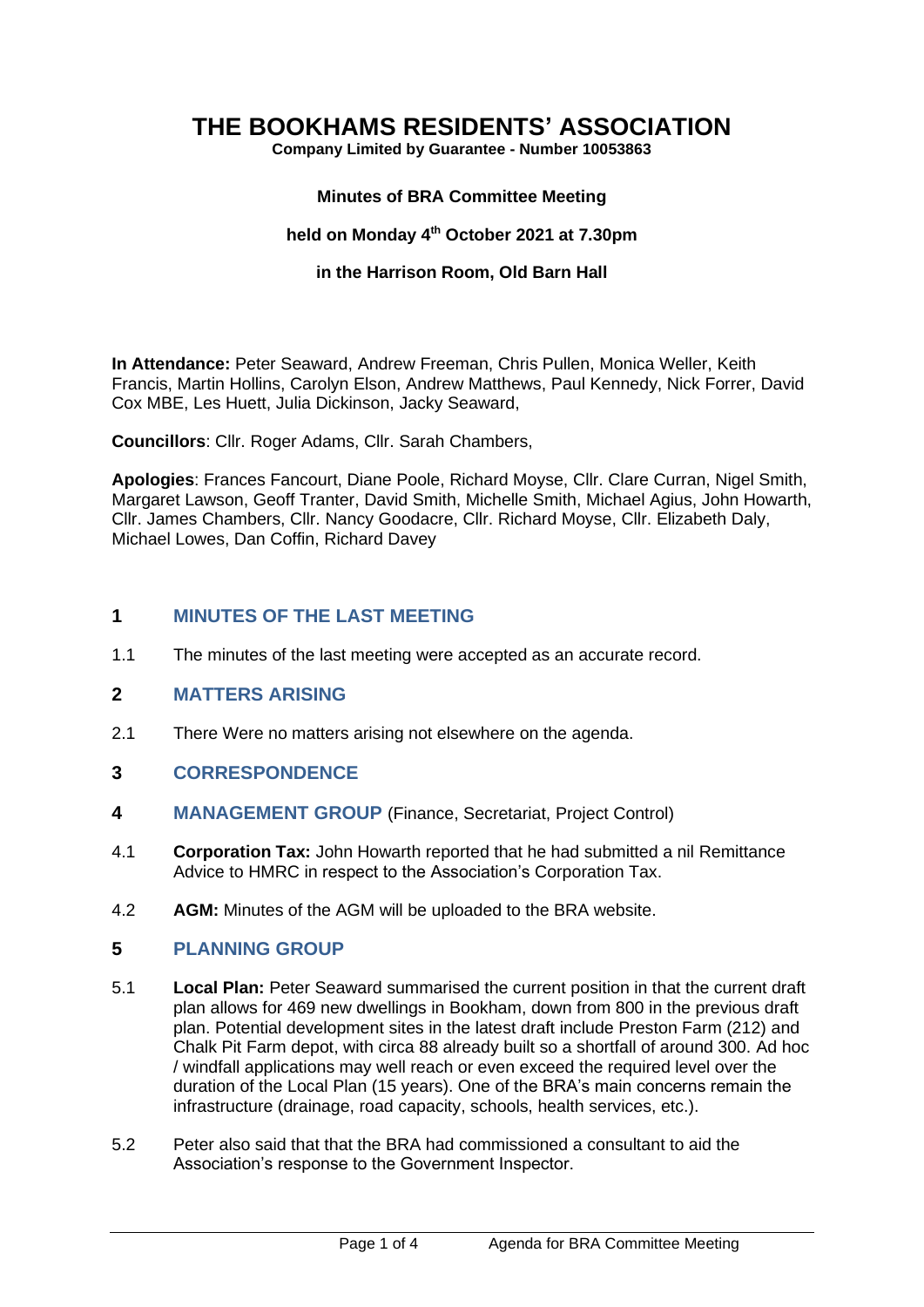- 5.3 **Planning Committee:** The committee met on the 8th September, and letters of representation were sent on:
	- **MO/2021/1585 and MO/2021/1586:** The Royal Oak, 12-16, High Street, Bookham: Advertisement Consent for various signs.
	- **MO/2021/1472**: Land south of Lower Road, Bookham: Change of use from Use Class F1 (education) to F2 (outdoor recreation) for the provision of public open space on land south of Lower Road, Great Bookham, Leatherhead, including areas of planting, a feature pond, community orchard and outdoor recreation.

#### **6 ENVIRONMENT GROUP (Roads, Paths, Drainage, Flooding, Trees, Litter Pick)**

- 6.1 **Drainage Works – Squareabout:** The works are planned to start on the 4th October for 10 week with road closures on Lower Road and East Street. The 479 bus is also on diversion using Leatherhead Road, The Lorne and Sole Farm Road.
- 6.2 **Litter Pick:** The latest litter-pick on Sunday 3rd October had been very successful and supported by around 10 volunteers. It was noted that there has been less litter about in the past few months, in part due to all the Womblers, (folk who adopt a road, or part of road near their home, to keep litter free). As a reminder, the litterpick takes place on the first Sunday of each month at 11am at Lower Shott Car Park.
- 6.3 **Sewerage Leak:** It was noted that there was a leakage at the junction of Water Lane/Lower Road/Manor House Lane.
- 6.4 **Trees**: Following the Village Day, Frances Fancourt, who was nota ble to attend but provided an update prior to the meeting, reported that she and the other tree wardens, are checking the suitability of the sites of those residents requesting a free tree.
- 6.5 **Great Big Green Week:** Frances also reported that a donation of £102, raised from a cake sale, had been offered in support of the Association's trees efforts.

#### **7 COMMUNITY GROUP (Education, Police, Transport, Emergency Services, Health, Churches Together)**

- 7.1 **Education:** David Cox said that he is not aware of any potential intake issues this year, although with new developments expected in the coming years, which need to be taken into account, issues may arise in the future. These would be exacerbated in there is a new development at Wisley airfield and should the new Howard of Effingham school not materialise. If there is a shortage of places then children from Bookham could be expected to go to Therfield School in Leatherhead, but there are also significant developments planned for Leatherhead! The only way to challenge the impact on Bookham children is for parents to challenge it through the Office of the Schools Adjudicator, although there is no sign that parents are aware of the potential issues.
- 7.2 **Police:** A meeting had taken place with the neighbourhood officer who said they wished to reenergise and engage more fully with the community. A Policing Plan is also being drafted which may help to address the dilemma of the CCTV cameras, i.e. the Association is willing to invest in new cameras but the CCTV monitoring centre in Redhill is being closed.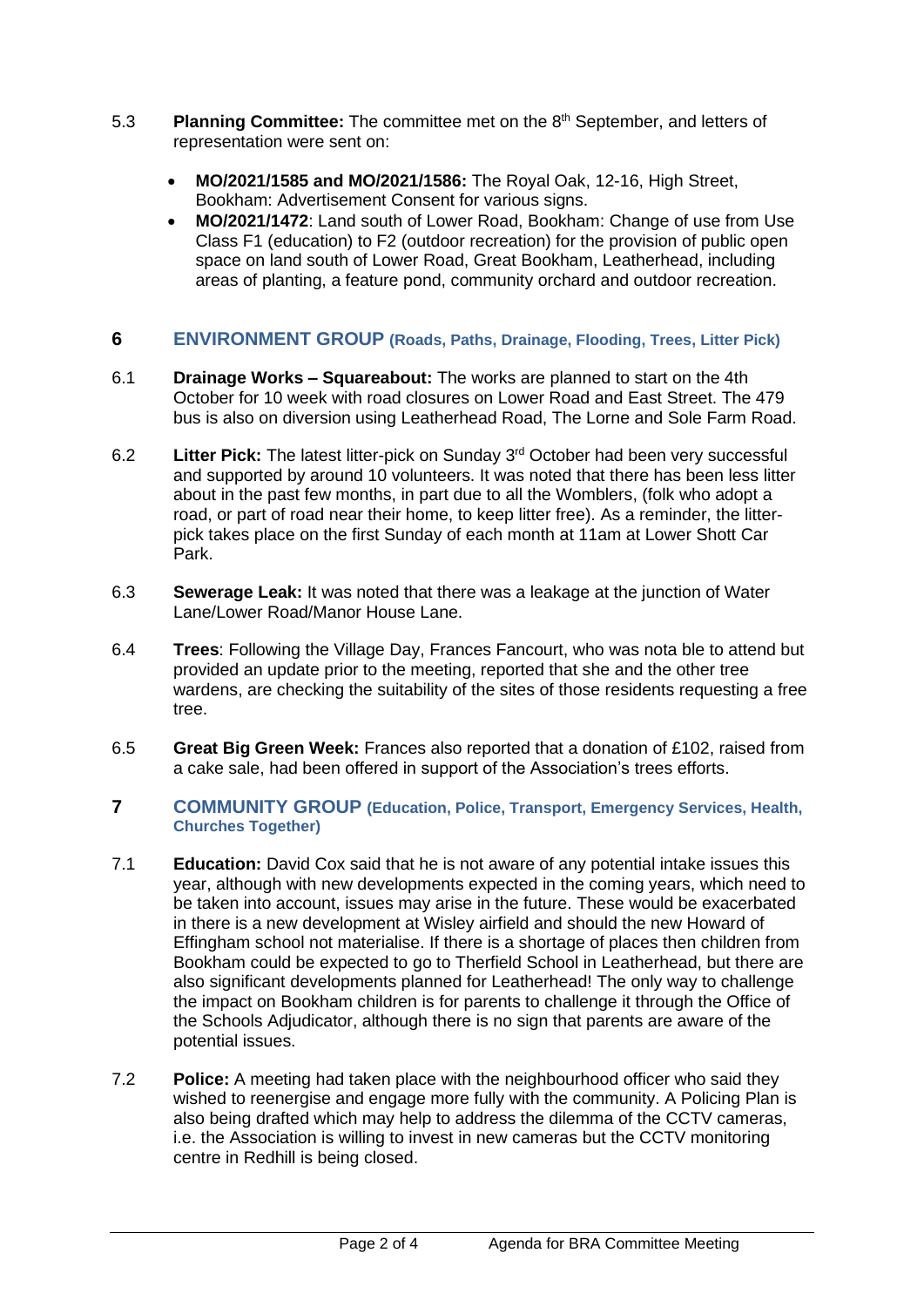- 7.3 **Burglary Warning:** PCSO Marion Hawkins had also been in contact to warn that there have been a few burglaries in the area over the last few weeks with access gained by back doors being smashed. Advice is for people to leave a light on when leaving their property in the evening.
- 7.4 **Churches Together:** Martin Hollins said that congregations were now normalising and Churches Together had been involved in a new 'Golden Years' initiative to engage and support older people.
- 7.5 **Youth Services:** Martin also mentioned links with the Bookham Youth Project, something that David Cox is also closely associated with. David added that new trustees are being sought for when the new centre in Lower Road is built and that fundraising initiatives are being initiated.
- 7.6 **Norbury Park Sawmill:** The Norbury Park Community Forum is meeting to discuss the future of the sawmill and will be undertaking a consultation of the stakeholders. Following that, recommendations will be submitted to SCC and a public consultation will ensue.
- 7.7 **Garden Waste Collection:** It was reported that a one-off collection would be scheduled to empty the currently full bins, however, residents will be urged not to fill them again as regular collections remain on hold indefinitely.

# **8 COMMUNICATIONS AND MEMBERSHIP GROUP**

- 8.1 **Website:** Les Huett said that he is in the process of finalising the new BRA website which will be a simpler and easier to manage. The current site has grown significantly during the last 18 months and has got to the stage where it needs slimming down. Part of this will include transitioning to Rocketspark, and away from Wordpress.
- 8.2 **Autumn Newsletter:** Articles are requested from a number of contributors, the outline timeline being:
	- Call for content by 11th October
	- Final publication completed by 22nd October
	- Go to print: 25th October
	- Newsletters prepared for Road Stewards: 1st November
	- Distribution by w/c 8th November
- 8.3 **Membership:** Carolyn Elson reported that subscriptions continue to trickle in and amount to around £8,500 so far.
- **9 BUSINESS GROUP** Nil to report

# **10 PROJECT UPDATES**

- 10.1 **Hanging Baskets:** Andrew Matthews reported that the watering machine had been purchased and was now located in the carpet shop for anyone who needed to use it.
- 10.2 **Train Station Signage:** Andrew also said that progress had been slow but costings are required before progressing.